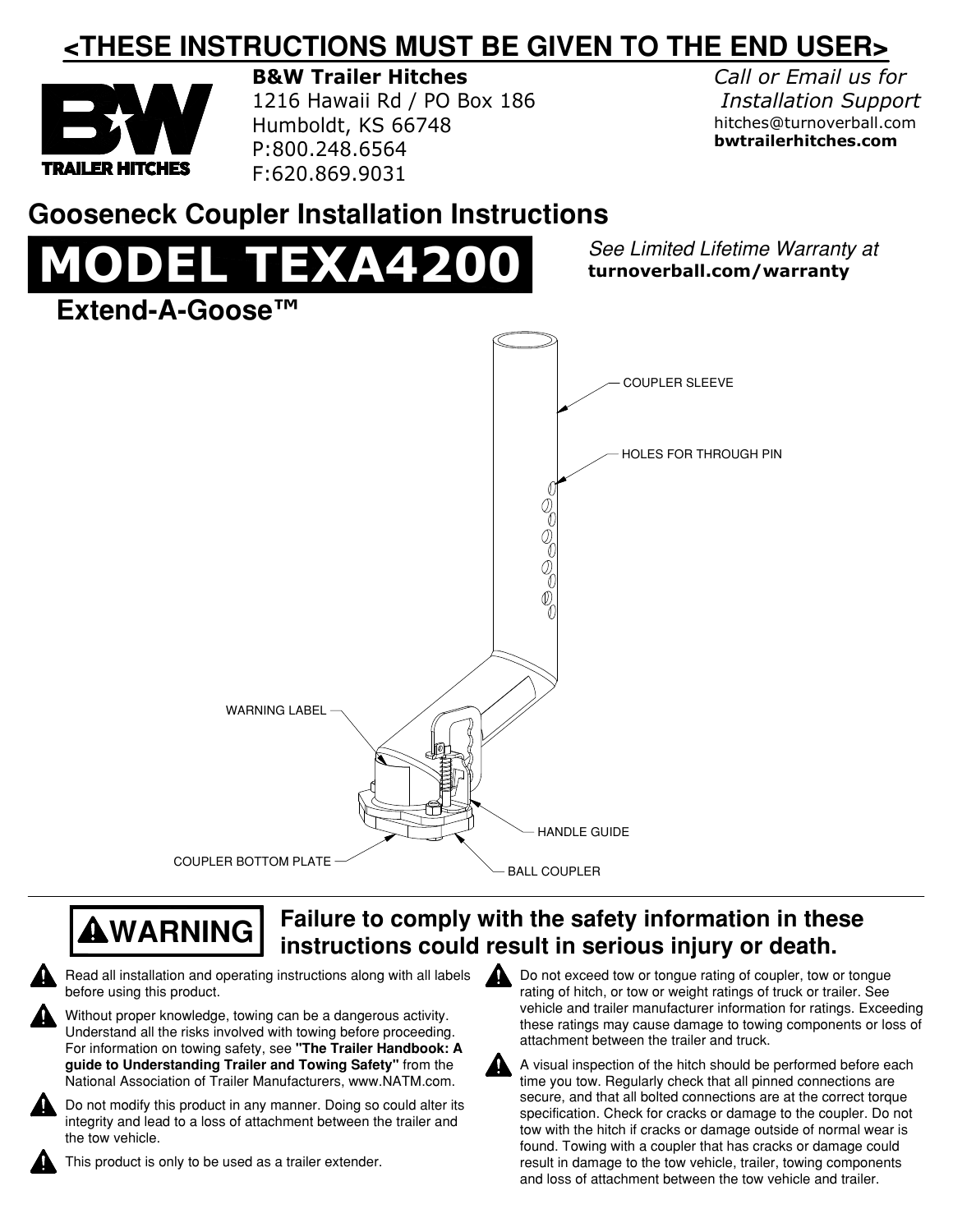## **INSTALLING THE COUPLER**

- **WARNING:** The installation of the Extend−A−Goose coupler requires two people. One person will need to hold the coupler in place while the other secures it to the trailer. Failure to support the coupler properly during installation may result in minor injury, or may cause damage to the coupler.
- *Check compatibility.* Measure your towing equipment to ensure that it is compatible. The ball must be an SAE 2−5/16" ball having a 2.283 to 2.313 inch diameter. The trailer tongue must be equipped with a conventional 4" inside diameter round sleeve. At a minimum, the sleeve must have at least one set bolt with jam nut and a through pin, or two set bolts with jam nuts. It is recommended, if possible, that a through pin be used to ensure that the coupler tube cannot rotate. Drill a 7/8" through hole in the coupler sleeve if necessary. Coupler must be mounted so that it is aligned with the centerline of trailer, see Figure A1. *1.*

**WARNING:** Failure to use the proper towing equipment may result in serious injury or death.



**Figure A1:** Trailer sleeve hole orientation.

- *Mark the coupler.* With the trailer jacks adjusted so the trailer is in its optimum towing position, determine the distance between the bottom of the trailer sleeve and where the bottom of the coupler will be when coupled to the ball. See figure A5. Mark this position on the coupler. *2.*
- **WARNING:** Installing the Extend−A−Goose with more than 6" of the coupler tube exposed past the end of the coupler sleeve could result in serious injury, or death, See Figure A2.



**Figuer A2:** Extend−A−Goose coupler

- *Secure the coupler.* With the handle toward the driver's side of the truck, insert the Extend−A−Goose coupler tube into the trailer sleeve to the position determined in step 2. **Lower** the coupler to align the trailer sleeve hole (if so equipped) with the nearest coupler tube through pin hole, and secure by installing the safety through pin and cotter. Torque the trailer sleeve set bolts to 125 ft. lbs. *3.*
	- **WARNING:** Failure to torque set bolts, and/or failure to install cotter on safety through pin, could result in serious injury or death.

**WARNING:** The centerline of the Extend−A−Goose coupler must be installed in line with the direction of travel. Failure to install the coupler properly could result in serious injury or death.



**Figure A3:**<br>Top view of coupler.

**WARNING:** B&W recommends that you check the clearance between the truck cab and the trailer. Compare the measurement taken from the center of the 2−5/16" ball to the cab, to the measurement taken from the center of the coupler to the farthest forward corner point of the trailer. These measurements will allow you to see how much clearance you will have between the cab and the trailer while towing and turning.



**Figure A4:** Truck and trailer diagram **WARNING:** B&W also recommends that you check the clearance between the bed side and the underside of the front of the trailer and to allow adequate clearance for the pitch and roll of the trailer while towing.



**Figure A5:** Coupler height determination.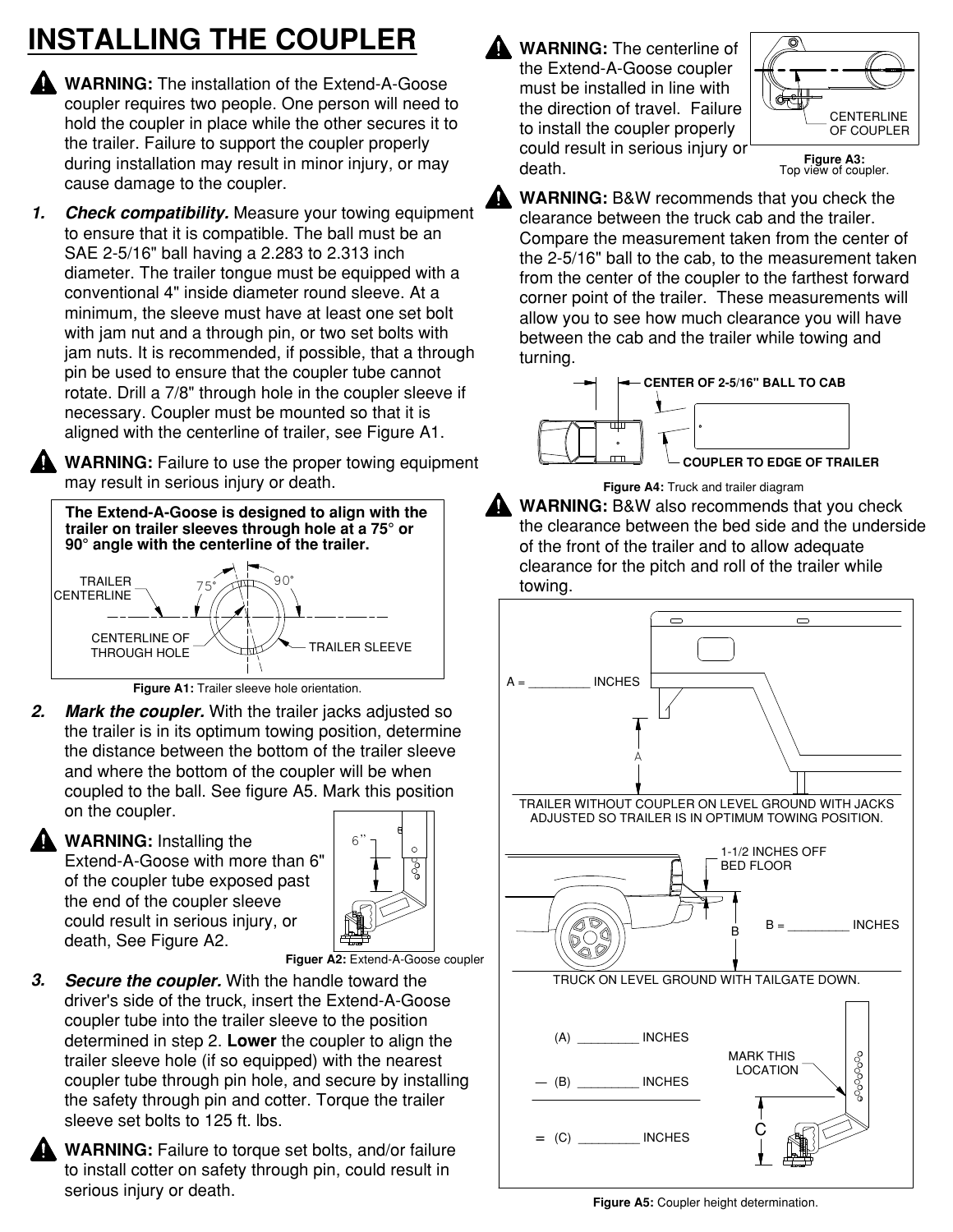

**WARNING:** Do not reverse the coupler so that the trailer sleeve is forward of the ball, see Figure A6. When installed correctly the ball coupler must be closer to the truck cab than the coupler sleeve. Towing with the coupler reversed can lead to property damage, serious injury, and death.



**Figure A6:** Coupler orientation warning.

### **COUPLING TO A TRAILER**

- **WARNING:** Always use safety chains. Failure to use safety chains could result in serious injury or death.
- **WARNING:** Inspect all towing components before towing, including hitch, coupler, trailer, and safety chain system for structural damage. Towing with damaged equipment could result in serious injury or death.
- *Set coupler position.* Set the coupler to the "open" position. To do this, (1) grip the handle and pull straight up about 1", (2) rotate the handle clockwise until it stops, then release. (3) Rotate the coupler bottom plate counter−clockwise until it stops. See figure B1. *1.*
- **WARNING:** Attempting to couple with the coupler in the closed position will prevent the coupler from accepting the ball. If coupling is attempted, the ball may appear to be coupled when it is not, and could result in serious injury or death.
- *Position truck.* Maneuver the truck so that the *2.* 2−5/16" gooseneck ball is under the Extend−A−Goose. The center of the ball must be within 1−1/2" of the center of the base of the coupler.



- **WARNING:** Keep at least 6" around the coupler free from obstructions and loose objects during towing. Failure to do so could result in a loss of attachment between the truck and the trailer, serious injury or death.
- *Lower the trailer.* Slowly lower the trailer onto the ball. When the ball is fully engaged in the coupler, set the coupler to the "closed" position. (1) To do this grip the handle and rotate it counter clockwise. (2) Rotate the coupler bottom plate clockwise until the latch pin is through the coupler bottom plate and the handle is flat against the bottom of the handle guide. See figure B2. *4.*

- **WARNING:** Ensure the ball is fully in the coupler cavity and the handle of the coupler is in the "closed" position before towing. Failure to do so could result in a loss of attachment between the truck and the trailer, serious injury or death.
- **NOTE:** If desired, it is possible to lock the Extend−A−Goose for added security. With the coupler handle in the "closed" position, use a padlock in the area noted in Figure B2. *5.*





**Figure B1:** Coupler in "open" position

**Figure B2:** Coupler in "closed" position